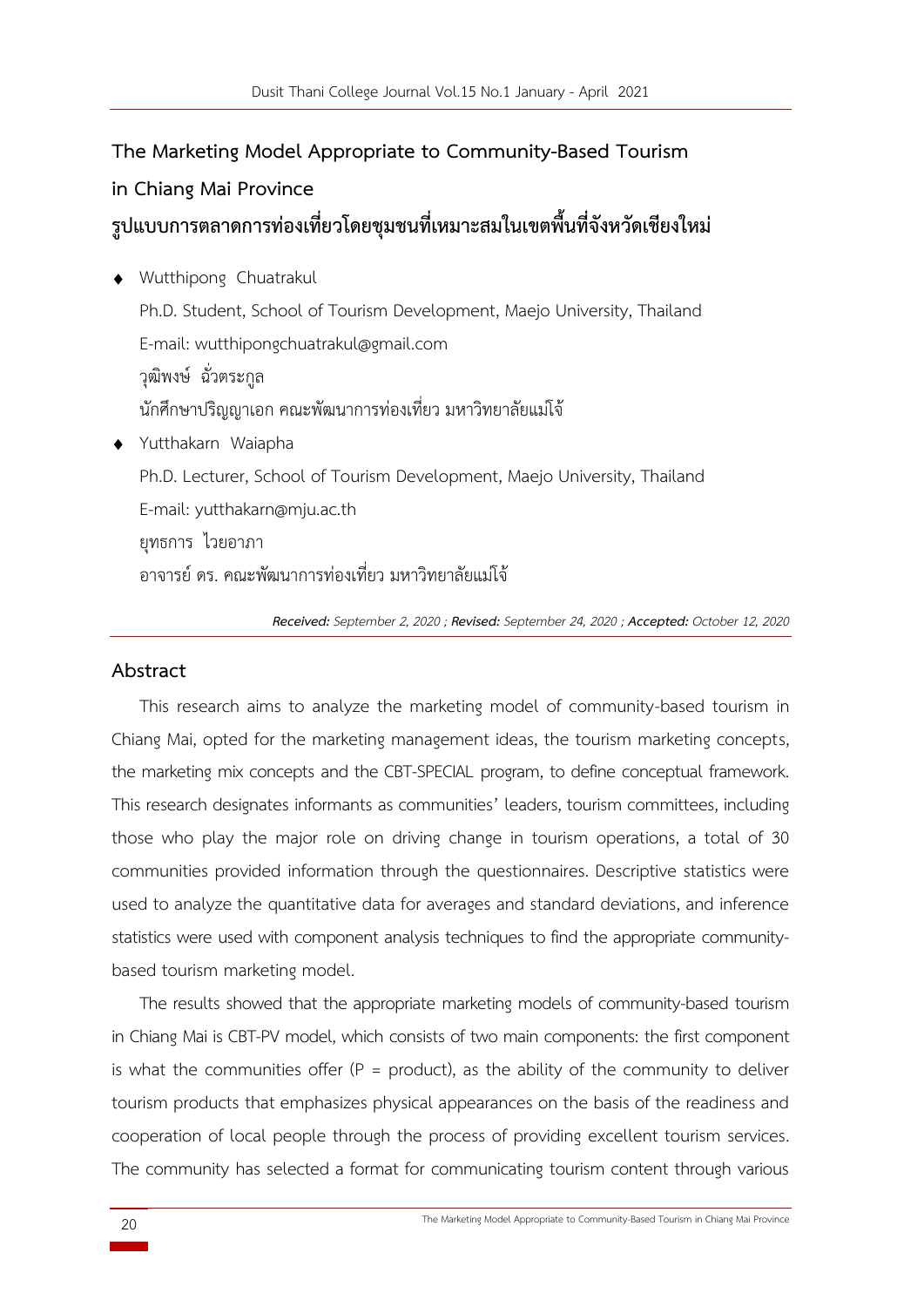media channels to reach the target group of tourists that are truly selected by the community. For the second component ( $V =$  value) is the ability of the community to set price for tourism products, programs and activities that create an impressive experience, as well as a way of exchanging experiences between tourists and the communities.

**Keywords:** The Marketing Model, Community-based Tourism, Chiang Mai Province

# **บทคัดย่อ**

งานวิจัยนี้มีวัตถุประสงค์เพื่อวิเคราะห์รูปแบบการตลาดของการท่องเที่ยวโดยชุมชนในเขตพื้นที่จังหวัด เชียงใหม่ ผู้วิจัยเลือกใช้แนวคิดทางการตลาด แนวคิดทางการตลาดท่องเที่ยว และส่วนประสมทางการตลาด ท่องเที่ยว รวมทั้งโปรแกรมการตลาด CBT SPECIAL เพื่อกำหนดกรอบแนวคิด กำหนดผู้ให้ข้อมูล คือ ผู้นำ แกนนำ ผู้นำชมรมหรือกลุ่มจัดการการท่องเที่ยวโดยชุมชน รวมทั้งผู้ที่มีบทบาทสำคัญในการขับเคลื่อน การเปลี่ยนแปลงการดำเนินงานด้านการท่องเที่ยวจำนวนทั้งสิ้น 30 ชุมชน ให้ข้อมูลผ่านเครื่องมือแบบสอบถาม ใช้สถิติเชิงพรรณนาในการวิเคราะห์ข้อมูลเชิงปริมาณเพื่อหาค่าเฉลี่ย ค่าส่วนเบี่ยงเบนมาตรฐาน และใช้ สถิติเชิงอนุมานด้วยเทคนิคการวิเคราะห์องค์ประกอบเพื่อค้นหารูปแบบ (โมเดล) การตลาดการท่องเที่ยว โดยชุมชน

้ ผลการวิจัยพบว่า รูปแบบ (โมเดล) การตลาดของการท่องเที่ยวโดยชุมชนในเขตพื้นที่จังหวัดเชียงใหม่ที่ เหมาะสมคือ CBT-PV model ครอบคลุมองค์ประกอบหลัก 2 ประการ ได้แก่ องค์ประกอบที่ 1 สิ่งที่ชุมชน ท่องเที่ยวนำเสนอ (P = product) เป็นความสามารถของชุมชนในการนำเสนอผลิตภัณฑ์ทางการท่องเที่ยว ที่สื่อให้เห็นถึงความงดงามทางกายภาพบนพื้นฐานความพร้อมและความร่วมมือของบุคลากรชุมชนผ่าน กระบวนการให้บริการทางการท่องเที่ยวที่เป็นเลิศ ชุมชนมีการคัดเลือกรูปแบบการสื่อสารข้อมูลเนื้อหา ทางการท่องเที่ยวผ่านสื่อหลากหลายช่องทาง ด้วยวิธีการส่งเสริมการตลาดที่หลากหลายเพื่อให้สามารถ เข้าถึงนักท่องเที่ยวกลุ่มเป้าหมายที่ได้รับการคัดสรรโดยชุมชนท่องเที่ยวนั้น ๆ อย่างแท้จริง และ องค์ประกอบที่ 2 คุณค่าของการท่องเที่ยวโดยชุมชน (V = value) เป็นความสามารถของชุมชนในการ กำหนดราคาของผลิตภัณฑ์ โปรแกรม และกิจกรรมทางการท่องเที่ยวที่สร้างประสบการณ์ความประทับใจ รวมทั้งรูปแบบการแลกเปลี่ยนประสบการณ์ร่วมกันระหว่างนักท่องเที่ยวกับชุมชนท่องเที่ยวนั้น ๆ

**คำสำคัญ** : รูปแบบการตลาด การท่องเที่ยวโดยชุมชน จังหวัดเชียงใหม่

# **Introduction**

The development of new tourism products is in line with the current world tourism trend, its approach has been changed to reflect the responsibility of tourists towards the natural environment, cultural heritage, history, value of living life, customs, traditions and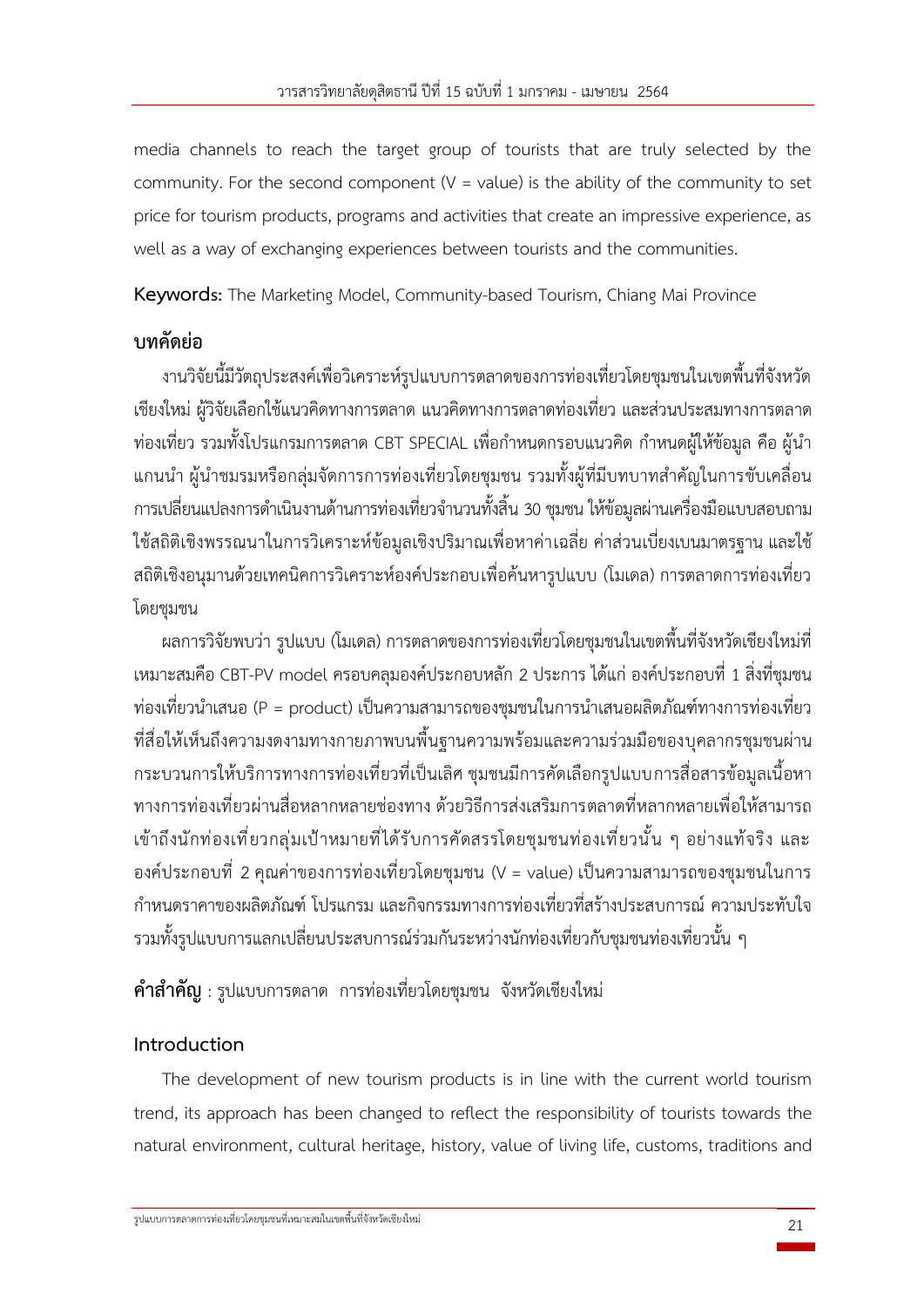culture of the local community. Tourists are becoming aware of the form of tourism activities, without negative impacts on the tourist destinations, which is a new form of tourism that is consistent with the community-based tourism concept. The tourists expect authenticity, sustainability, customized experience, local learning, as well as the esthetic good through the exploitation of information technology savvy. (Centre for the promotion of imports from developing countries: CBI, 2016)

Presently, although Thailand is increasingly focused on community tourism, yet considering in the details, both public and private agencies are encouraging and supportive by the lack of accurate information gathering from the communities, the budget concentrated in a specific area, unknowledgeable people and lack of skilled worker to strengthen the communities, as well as the marketing problems, which the majority cause of the tourism communities where have insufficiently in the competitiveness of the other forms of tourism, and inability to establish a marketing position to identify value, distinctive, and different from the typical style of tourism (Suansri, et. al,2014). The tourism community is unable to identify the targeted tourists. In addition, each community has a unique identity, this make it impossible to determine the marketing model that is truly suitable for community-based tourism villages as a whole.

As a result, the researcher desires to study in discovering the appropriate marketing model for community-based tourism in Chiang Mai province where has the maximum number of community-based tourism villages in the north of Thailand (91 villages) (Thailand CBT Network Coordination Center: CBT-N-CC, 2016), by applying the concepts and theories, focusing on the marketing mix strategy concept (4 P's), the theory and concept of tourism marketing and marketing mix strategy for tourism (7P's). In conclusion, the goal of this research study is to develop the marketing operational guidelines appropriate to the community-based tourism villages, focus on the local community members' engagement, with perspective of the sustainable development of tourism communities.

#### **Objective**

To discover the appropriate marketing model for community-based tourism villages in Chiang Mai province.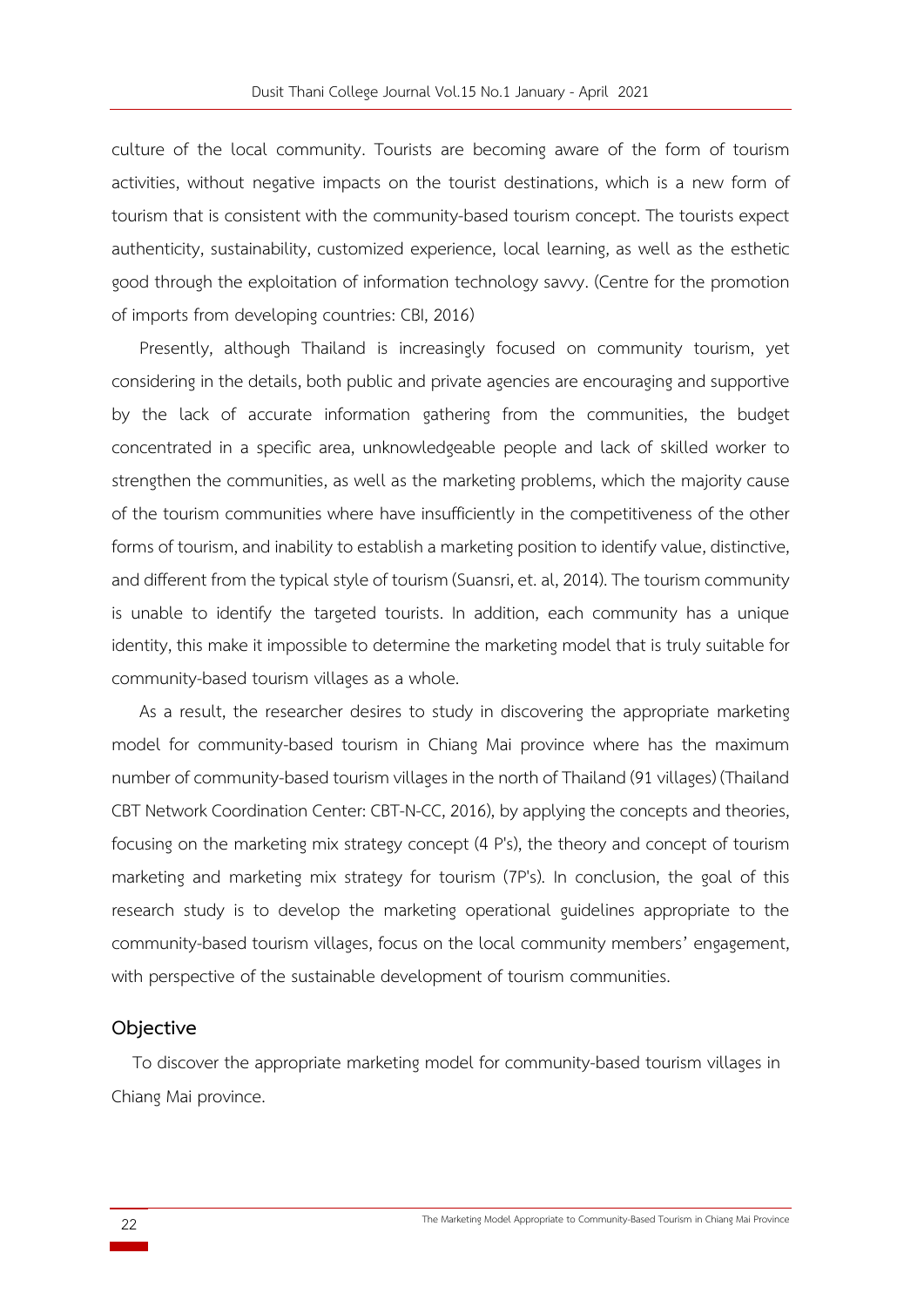# **Scope of Research**

**1**. **Area**: The 30 out of 91 community-based tourism villages in Chiang Mai province are selected, based on being a community with the results of the general potential and marketing potential assessments more than 6 0 % of and experiences in the tourism marketing development, consisting of: Ban Muang Kung, Hang Dong district, Ban Tong Kai, Hang Dong district, Ban Luang Nuea Tai-Lue community, Doi Saket district, Ban Dong Sam Muen, Galyani Wattana district, Ban Phamon, Chom Tong district, Ban Mae Kampong, Mae On district, Muen San community, Muang district, Ban Hua Thung, Chiang Dao district, Ban Pha Nok Kok, Mae Rim district, Wat Srisuphan community, Muang district, Ban Sao Dang, Galyani Wattana district, Ban Don Jiang, Mae Taeng district, Ban Laoin Pattana, Mae Taeng district, Ban Chom Chaeng, San Pa Tong district, Ban Pong Huai Lan, San Kamphaeng district, Ban Musoe Pak Thang, Omkoi district, Ban Buak Khang, San Kamphaeng district, Wat Nantharam community, Muang district, Ban Mont Ngo, Mae Taeng district, Ban Wang Phai Tai-Lue community, Mae Ai districtม Ban Huay Pakkoot, Mae Cham district, Wat Ton Kwen Community, Hang Dong district, Ban Choeng Doi, Chom Thong district, Ban Wat Chan, Galyani Wattana district, Ban Rai Kong Khing, Hong Dong district, Ban Kewlae Noi, San Pa Tong district, Ban San Papao, San Sai district, Ban Mae Klang Luang, Chom Thong district, Ban Pong Krai, Mae Rim district, and Ban Mung Keud, Mae Taeng district.

**2. Sample**: The 90 persons who contribute the marketing potential level of community-based tourism in Chiang Mai province, is the leader, backbone, local people those who play an major role or become the membership of the tourism association, are selected by the purposive sampling principle.

**3. Contents**: The scope of research content with finding the marketing model appropriate to the community-based tourism in the area of Chiang Mai province, by applying the marketing mix of tourism (7P's) concept (Booms and Bitner, 1981) (Kolter, 1999) (Kunarak, 2002) and CBT-SPECIAL program (Suansri, 2016), be divided into 12 elements: 1) product 2) price 3) place (distribution channels) 4) promotion (integrated marketing communication-IMC) 5) process 6) people 7) physical evidence 8) segmentation 9) sense of place 10) experience 11) communication and 12) information technology.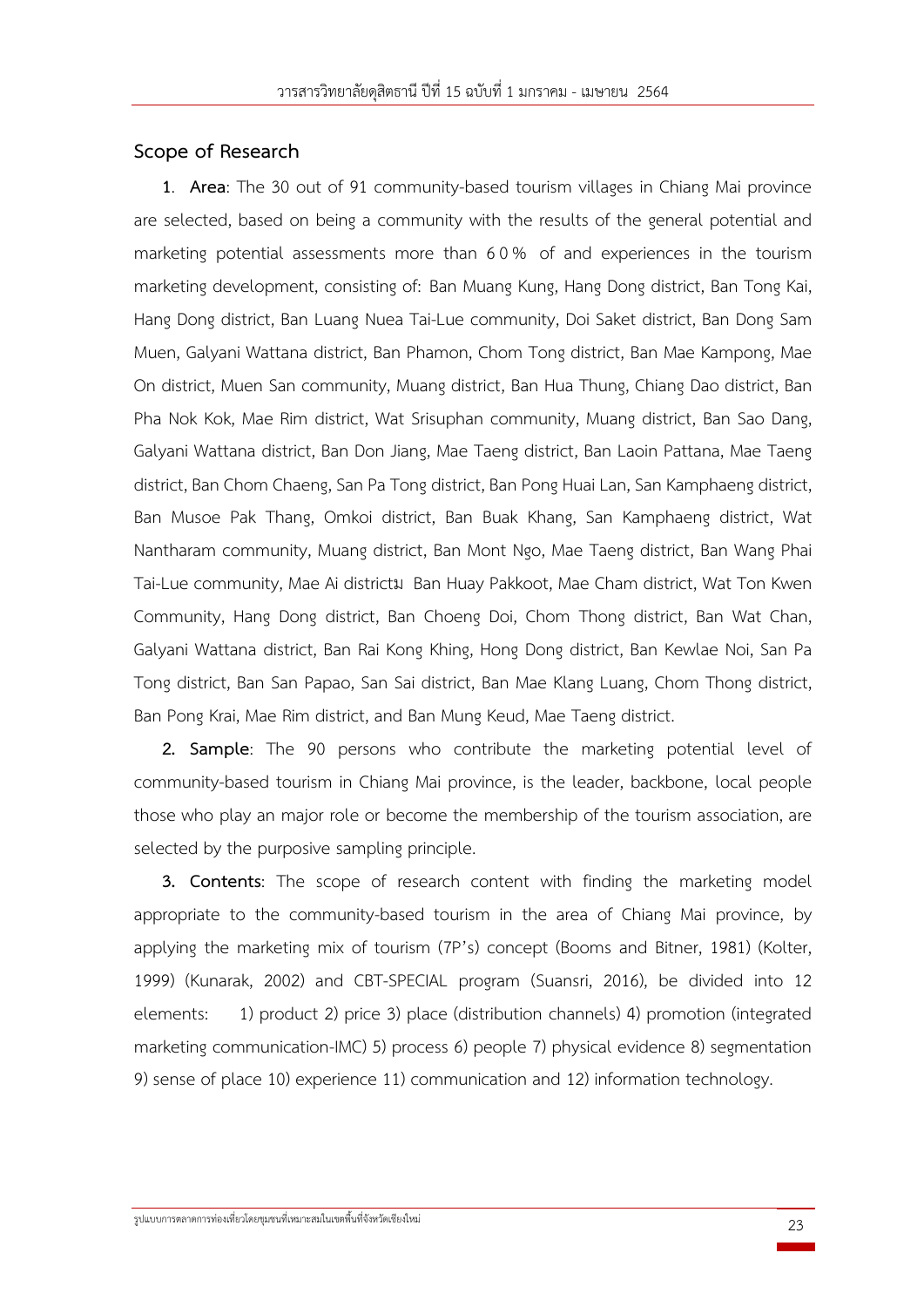# **Conceptual Framework**



# **Literature Review**

#### **Tourism marketing concept and the marketing mix of tourism**

Marketing mix (four P's) was purposed by McCarthy (1960), is the most fundamental concept of marketing which is a set of controllable marketing tools used by a company for creating a desired response in the targeted market (Kotler, Armstrong, Wong, & Saunders, 2008), later than three more elements was adding by Booms and Bitner (1981) to update and to reflect the needs of modern business environments, that square measure their 7 P's i.e. product, price, place, promotion, people, process and physical evidence. They strong claimed that 7Ps should be used as a general framework for the services industry. So, the tourism marketing strategy by both the tourism business operators and tourism community mainly specialize in the 7 elements of the marketing mix (Kunarak, 2002), consists of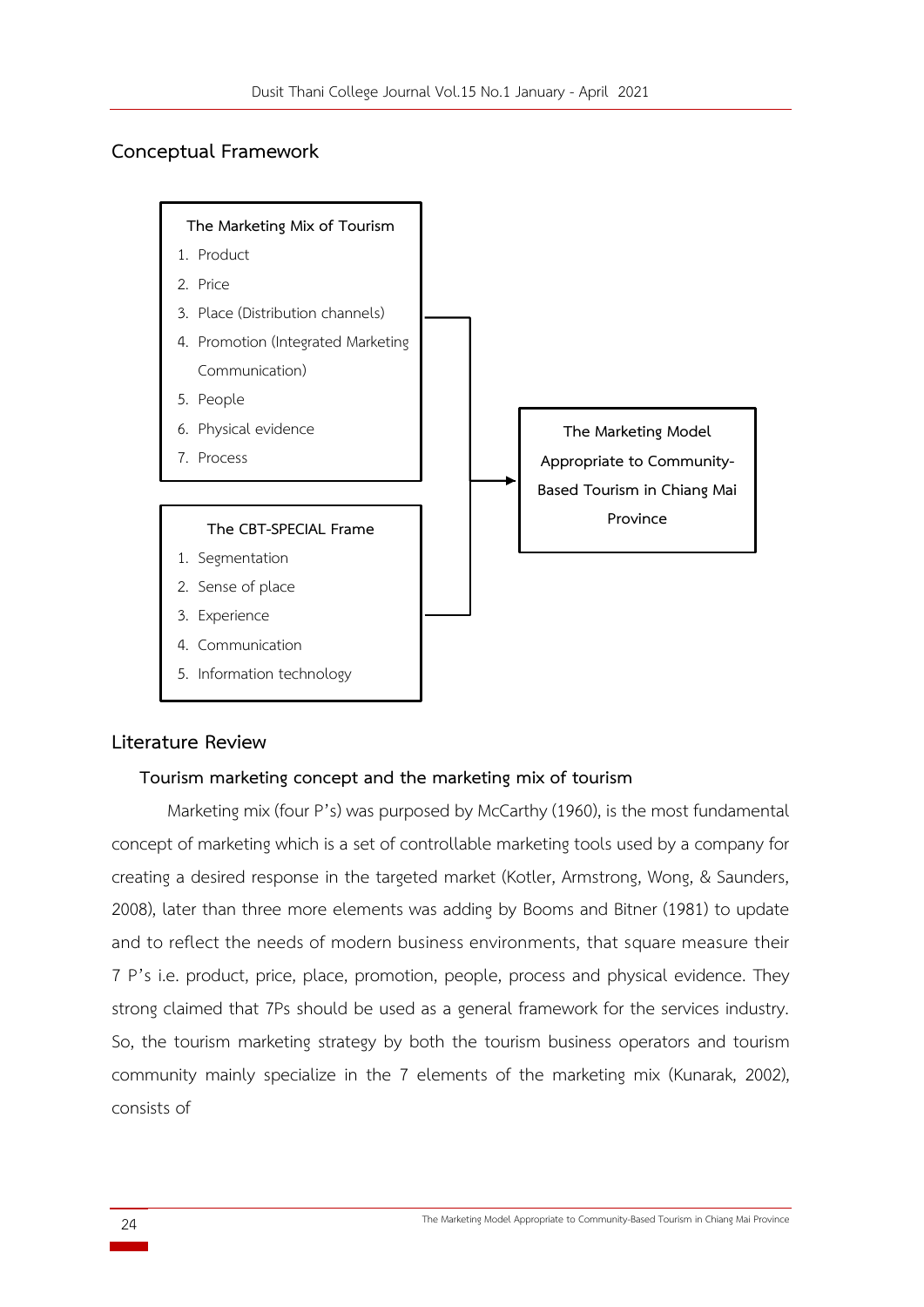1. Products refer to the main tourism products as well as their variants in the form of additional services. Tourists have decided to purchase tourism products based on their needs for the exotic and uniqueness experiences when returning to their hometown

2. Price is a factor that differs from other elements in the marketing mix factors as it designates the cost as well as indicating how to generate revenue. The tourism communities should ensure that the established price already covers the costs of production and required profits.

3. Distribution channel (place) refers to a place where tourists can conveniently purchase the products and services in tourism, including access to points of sale as well as distribution of access points to achieve the reducing transaction volume, the convenient for buyers. The connection point is meant to include the distributor, reservation center, ecommerce system, internet system and receptionist (Kotler, Van & Makens, 2010)

4. Promotion is a factor that supports the positioning of the tourism products in the market to raise awareness, perception and create a positive image of tourism products.

5. People are persons who provide services to tourists, communicate with tourists directly. People are the factors that create the impression and satisfaction for tourists' purchasing process. Therefore, people should be well-trained to enhancing their service skills.

6. Physical evidence is choosing concrete media to tourism products and services provided to tourists in order to ensure confidence. It reflect the value of the price that tourists are willing to pay, therefore the physical environment is closely related to the price level.

7. Process refers to the process of managing services that are suitable for tourists according to market segmentation, taking into account the factors that contribute to the best service provision process.

# **The CBT-SPECIAL Program**

The CBT-SPECIAL is the training program for the community members and tour operators in Thailand and ASEAN, and the outcome of the research on Developing Tourism Markets for CBT in ASEAN by Suansri et al. (2016), objects to develop marketing operations effectively through the CBT-SPECIAL frame: S-Segment, P-Sense of place, E- Experience, C-Communication, I-Information Technology, A-Access, L-Linkages. The results are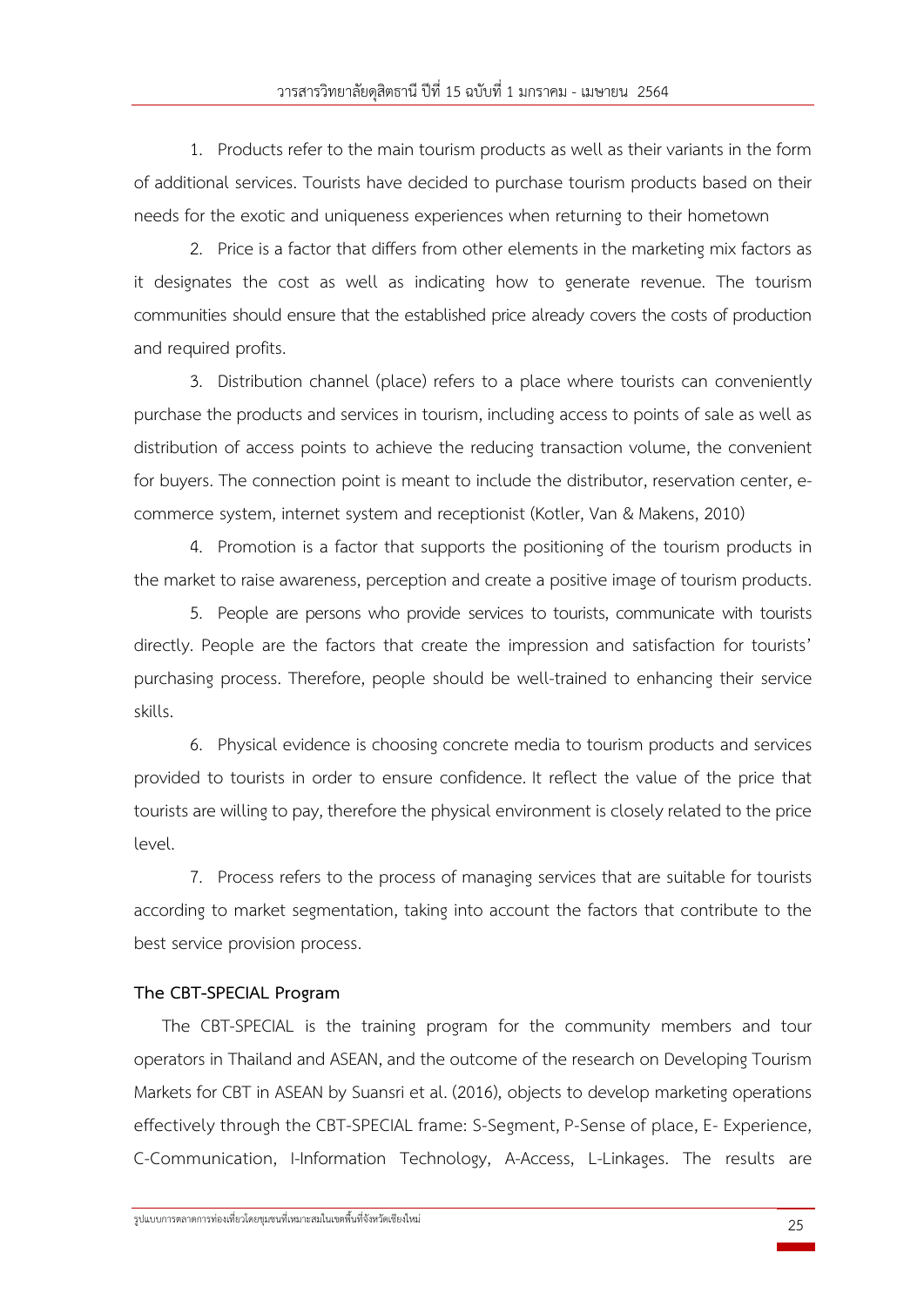illustrated in the filtering process, participation through brainstorming from leaders, representatives, the local people in tourism communities throughout Thailand, as well as academics scholars from both domestic and international educational institutions, tourism specialists, administrators and staffs from the community-based tourism Institute (CBT-I), representatives from both domestic and international tour operators, including researchers from network institutes. The researcher chose 5 variables, the details are as follows.

1. S (segment) is the understanding of who will be the target market for the communities.

2. P (sense of place) is to create a community tourism environment that can attract tourists to realize special experiences, make an impression when entering the tourism community. It is synonymous with the integrity of the consumer brand loyalty.

3. E (experience) is to create memorable experiences for tourists through hands-on.

4. C (communication) is the communication of common experiences between tourists and the community. It focuses on creating benefits such as a shared learning experience to enhance community to be the quality tourism villages, focusing on specific groups of tourists who truly meet the community's needs.

5. I (Information technology) is the use of technology, electronic equipment to communicate information and content about community-based tourism to the target group, through knowledgeable people who are able to choose the suitable method for transmitting information accurately, attractive, and modern in the perception of tourists.

#### **The Community-Based Tourism Marketing**

The researcher analyzes and synthesizes the concepts and findings in marketing context, purposed to summarize the number of independent variables that are critical to the development of the marketing operations of community-based tourism, their 12 variables i.e. product, price, place (channels of distribution), promotion (integrated marketing communication), process, people, physical evidence, segmentation, sense of place, experience, communication and information technology.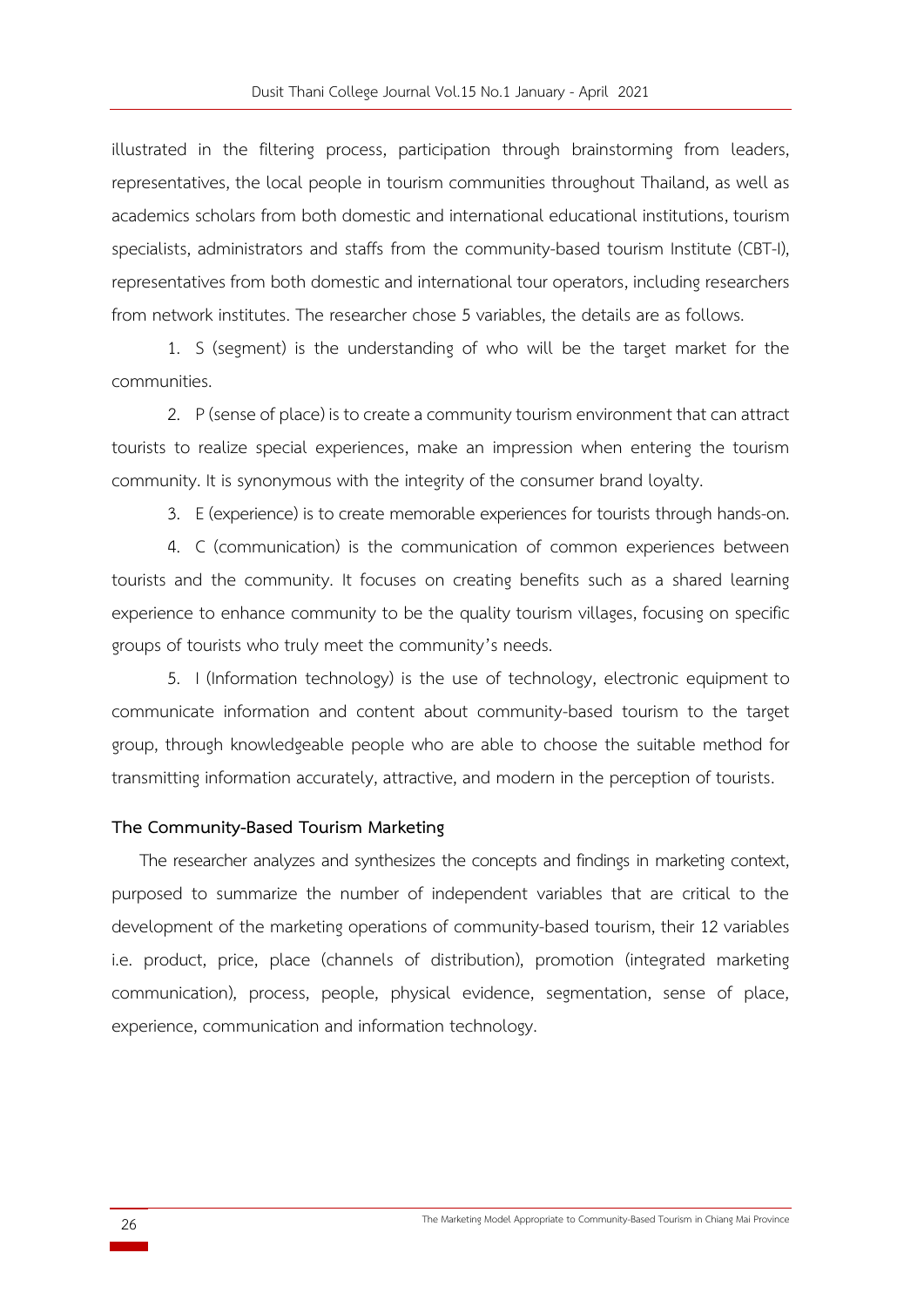| Factor                 | Kolter,      | Edgell, | Chaffey& | Suansri, |      | Suansri, Researcher |
|------------------------|--------------|---------|----------|----------|------|---------------------|
|                        | 1999         | 2002    | Smith,   | 2008     | 2016 |                     |
|                        |              |         | 2012     |          |      |                     |
| Product                | $\checkmark$ |         |          |          |      |                     |
| Price                  |              |         |          |          |      |                     |
| Place                  |              |         |          |          |      |                     |
| Promotion              |              |         |          |          |      |                     |
| Process                |              |         |          |          |      |                     |
| People                 |              |         |          |          |      |                     |
| Physical evidence      |              |         |          |          |      |                     |
| Partnership            |              |         |          |          |      |                     |
| Packaging              |              |         |          |          |      |                     |
| Programming            |              |         |          |          |      |                     |
| Positioning            |              |         |          |          |      |                     |
| Planning               |              |         |          |          |      |                     |
| Segmentation           |              |         |          |          |      |                     |
| Sense of place         |              |         |          |          |      |                     |
| Experience             |              |         |          |          |      |                     |
| Communication          |              |         |          |          |      |                     |
| Information technology |              |         |          |          |      |                     |
| Access                 |              |         |          |          |      |                     |
| Linkage                |              |         |          |          |      |                     |
| Participation          |              |         |          |          |      |                     |
| Preparation            |              |         |          |          |      |                     |

# **Table 1** The synthesis of community-based tourism marketing elements

# **Research Methodology**

# **Variable and Measurements**

The variable of this research study is extracted from the tourism marketing concept and the CBT-SPECIAL program, which covers the 12 elements as follows; 1) product 2) price 3) place (distribution channels) 4) promotion (integrated marketing communication-IMC) 5) process 6) people 7) physical evidence 8) segmentation 9) sense of place 10) experience 11) communication and 12) information technology.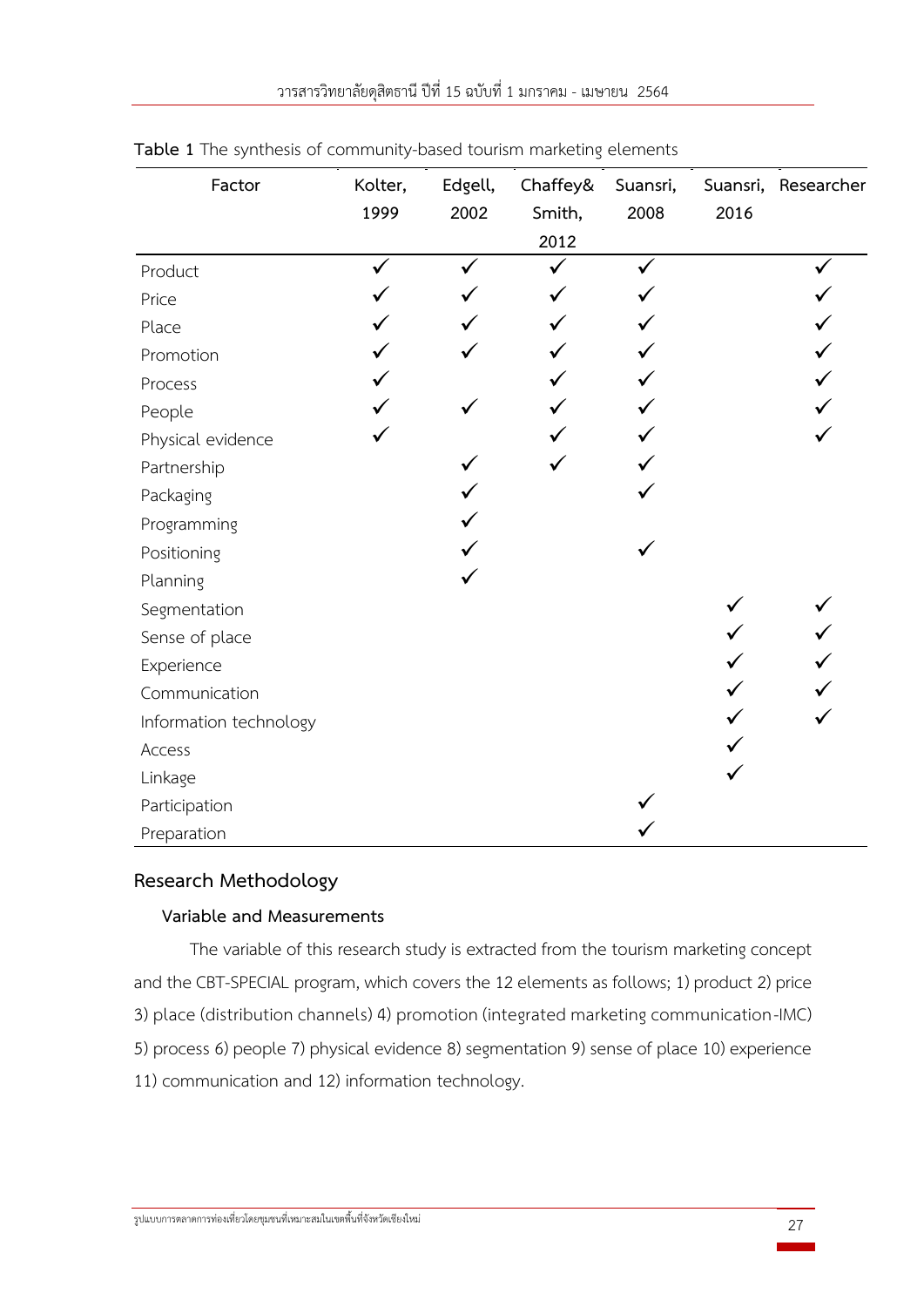#### **Research Instrument**

The tools used by researcher to collect data include:

1. The questionnaire is used as the primary instrument to collect the quantitative data for measuring the market potential of all 12 variables. Its results are utilized to formulate the appropriate marketing model of the community-based tourism villages in Chiang Mai that can be used as a marketing approach, truly respond to the tourists' needs.

2. The individual and group interviews are used to collect the other issues of marketing data excluding of what actually appears in the questionnaires, aim for encouraging to expressing the opinions of respondents who are the communities' leaders, mainstays, the head of tourism management clubs/associations, including those who play the major role on driving change in tourism operations.

#### **Research Instrument Testing**

The instrument in this research is questionnaire, objects to measure the marketing potential of the community-based tourism villages in Chiang Mai province for creating the appropriate the marketing model, covering all 12 variables, divided into 2 parts as follows:

1. For the content validity testing, the researcher uses a rational analysis method based on the academic judgment of three experts to fully examine the questions of research tool (questionnaire) that contains all measurable variables and objectives of the research in entirety.

2. For the content reliability testing, the researcher uses a try out on samples in another area with similar context and characteristics to the research samples. A total of 10 communities, 5 communities in Chiang Rai province and 5 communities in Mae Hong Son province, its results are used to calculate the Cronbach's alpha coefficient. The confidence value is 0.97, which translates into a highly reliable. As result, it can actually be used to collect the data.

#### **The Data Collection**

The researcher collected data from the 30 target tourism communities in Chiang Mai province by questionnaire, to transform the data into the analysis process to summarize the appropriate marketing models of community tourism marketing as a whole.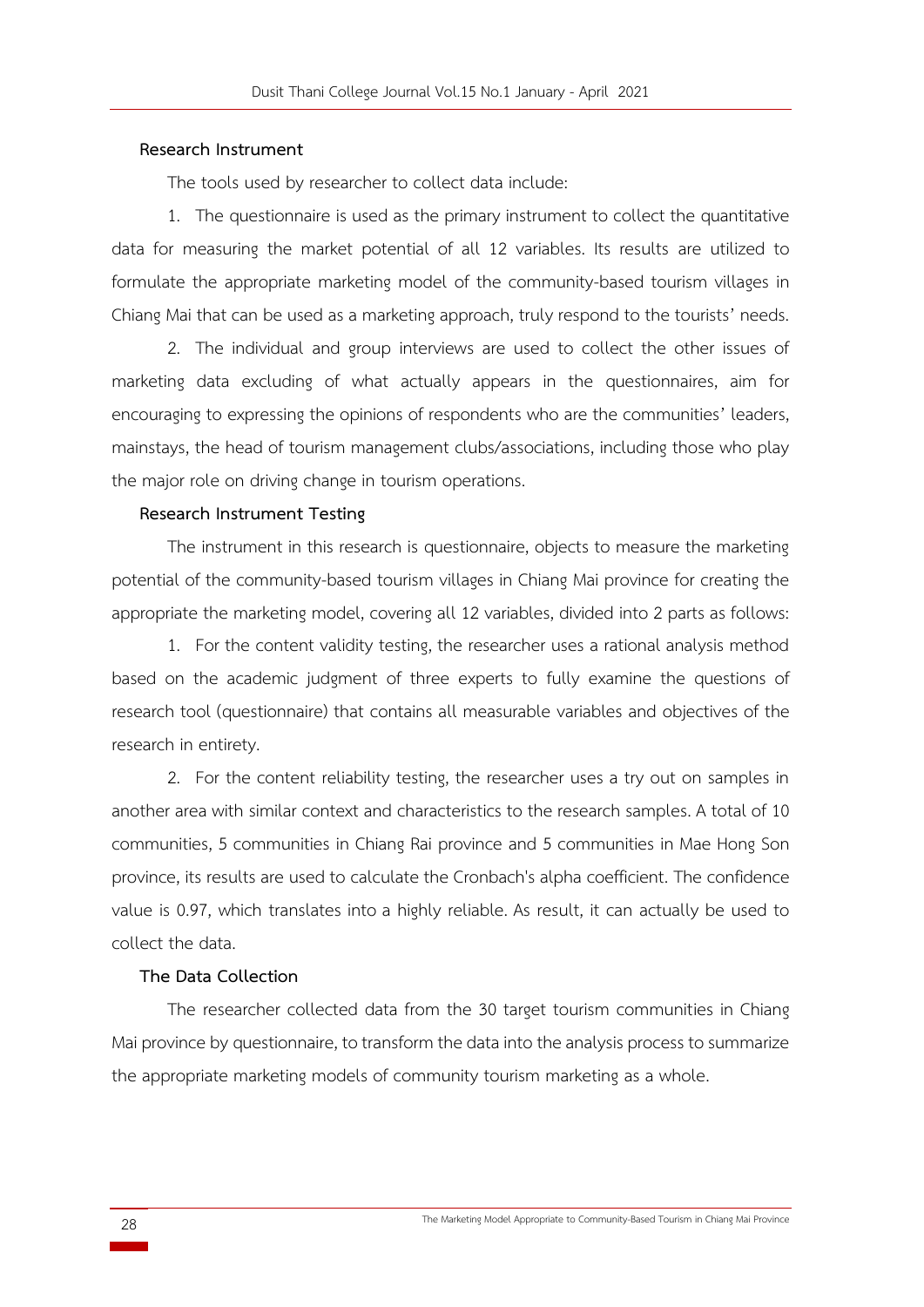#### **The Data Analysis**

The collected information covered 12 variables of the community-based tourism marketing factors were analyzed by following these steps:

1. The quantitative data which was the market potential level of 12 marketing factors totally, was preliminary examined, then the researcher used the descriptive statistics to analyze the data, as displayed the results in the form of frequency, percentage, mean and standard deviation.

2. For the component analysis procedure, A total of 12 variables were analyzed from the potential level of marketing mix factors by descriptive statistical analysis, to find mean  $(\bar{X})$  and standard deviation (S.D) to describe the market potential level of each factors. And using the inferential statistics with factor analysis techniques to reduce the number of variables and grouping all 12 related marketing factors by considering factor loading values, including the correlation coefficient (r) among the 12 independent variables, and then examined the correlation matrix to analyze the composition of the communitybased tourism marketing model, whether it was significantly different from zero, based on the bartlett's test of sphericity and kaiser-meyer-olkin (KMO) measures of sampling adequacy. Any highly correlated variable is classified into the same composition.

### **Research Results**

According to the study, the results of the community-based tourism marketing model in Chiang Mai province, was shown as follows;

The researcher ranked the marketing potential level of the community-based tourism villages in Chiang Mai province by considering the mean score, its result is divided into the following levels: the high potential consisted of: sense of place, communication, people, experience, price, product, and physical evidence, the neutral potential consisted of place, information technology, process, segmentation and promotion consecutively.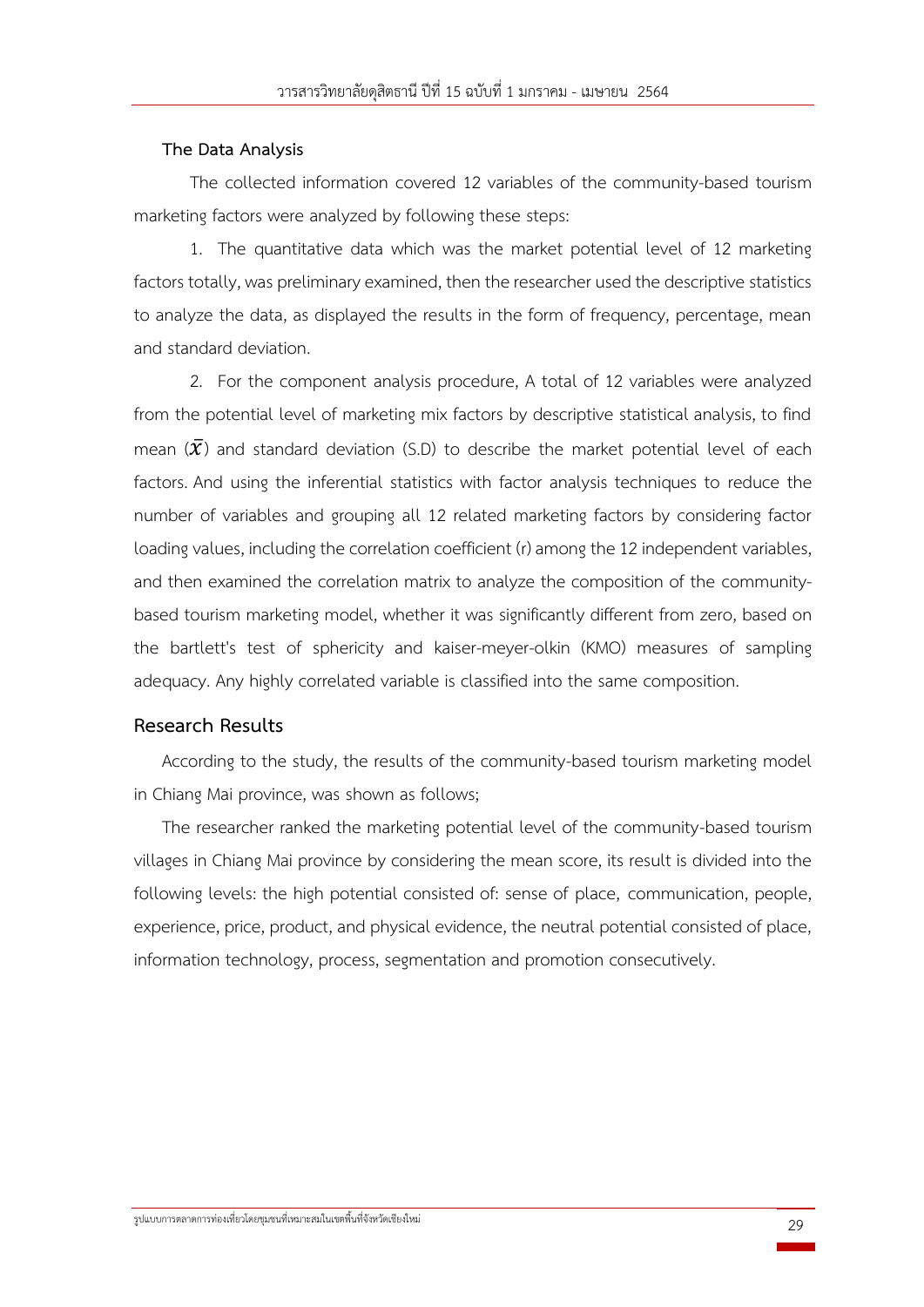| Factor                 | Mean | Meaning | S.D.  | Rank           |
|------------------------|------|---------|-------|----------------|
| Sense of place         | 3.89 | High    | 0.638 | 1              |
| Communication          | 3.87 | High    | 0.557 | $\overline{2}$ |
| People                 | 3.84 | High    | 0.566 | 3              |
| Experience             | 3.78 | High    | 0.701 | 4              |
| Price                  | 3.64 | High    | 0.394 | 5              |
| Product                | 3.63 | High    | 0.491 | 6              |
| Physical evidence      | 3.61 | High    | 0.585 | 7              |
| Place                  | 3.37 | Neutral | 0.564 | 8              |
| Information technology | 3.31 | Neutral | 0.800 | 9              |
| Segmentation           | 3.24 | Neutral | 0.623 | 10             |
| Process                | 3.29 | Neutral | 0.523 | 11             |
| Promotion              | 2.98 | Neutral | 0.668 | 12             |

**Table 2** The marketing potential level of the CBT villages in Chiang Mai province

Next, the correlation matching of tourism marketing mix variables based on pearson correlation coefficients (r) found that the pair of variables were highly correlated (r is between 0.70-0.90) (Hinkle D.E., 1998) was the relationship between the sense of place and the communication factors (r of 0.837), followed by the correlation coefficient between sense of place and experience factors (r of 0.771), experience and communication factors (r of 0.750), place and information technology factors (r of 0.722), and the relation between place and promotion factors (r of 0.720), other than that, it was the moderate level. Meanwhile, the Kaiser-Meyer-Olkin was equal to 0.836, therefore it could be concluded that this data set was suitable for factor analysis technique in variable grouping procedure.

To increasing the accuracy of the procedure, the researcher has chosen to use a communalities measurement technique, to display the proportion of the variance of the 12 community-based tourism marketing mix factors, the results were between 0 and 1. It was explained that all variables had a common factor that explained the variability of all variables.

Using the statistical calculation technique of 12 marketing mix variables pros and cons the principal component extraction procedure, the researcher was able to summarize the component number of the community-based tourism model in Chiang Mai, there should be 2 components (where component 1 and 2 had total initial eigenvalues of 6. 815 and 1.123 respectively), when considering the variance of component 1 that equaled to 56.788,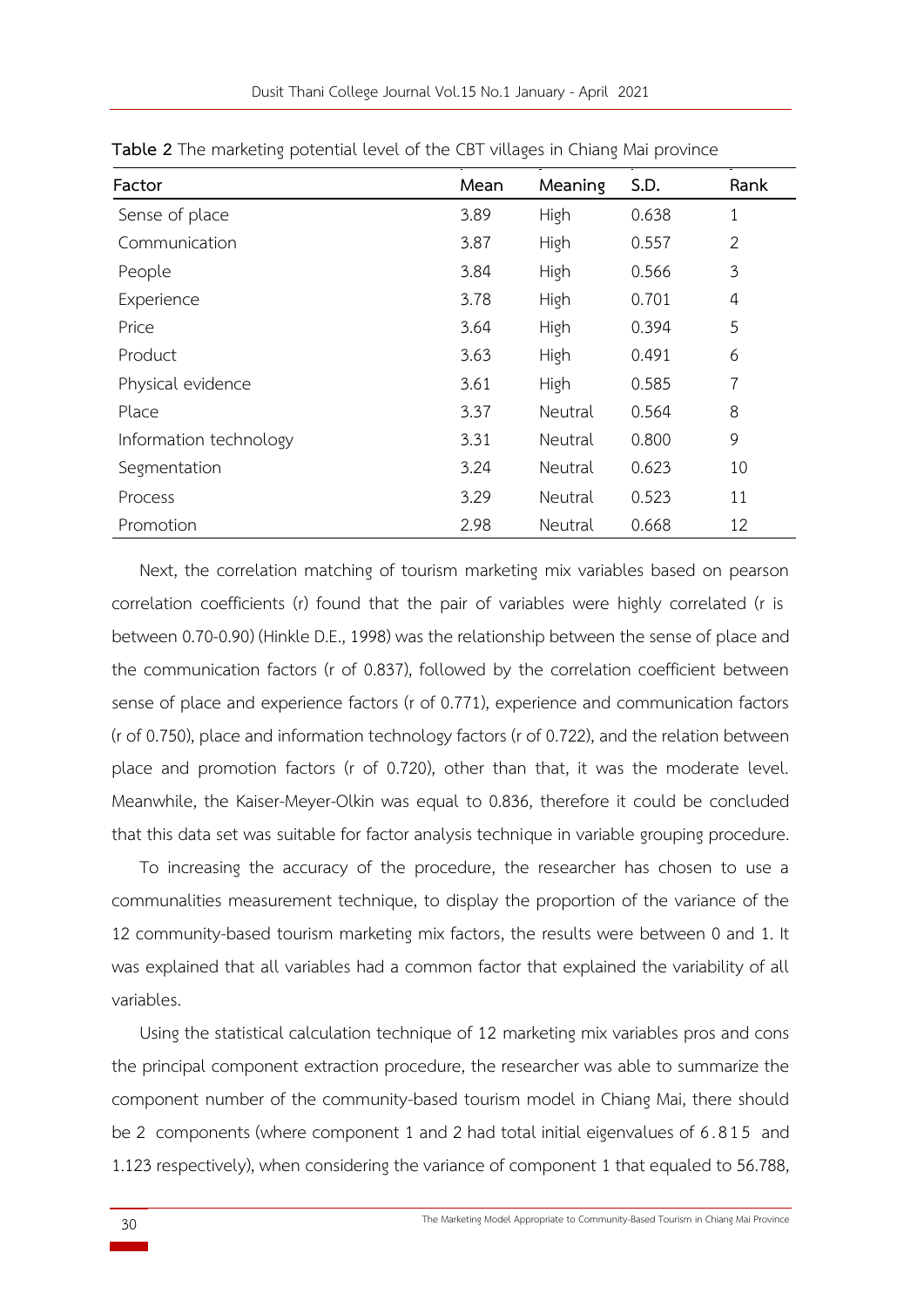it concluded that the component 1 had the highest priority, followed by the second component with a variance of 9.359. In conclusion, all 12 market variables were classified into the component of the marketing model of the community-based tourism, total 2 components.

To make the grouping of model components as accurate as possible, the researcher opted for a varimax factor spindle method, which changed the factor loading value, allowing the grouping of component of community-based tourism model in Chiang Mai was as follows: the first component consisted of 8 variables as follows: tourism product, physical evidence, promotion, process, segmentation, place, information technology, and people respectively, and the second component consisted of 4 variables as follow: price, communication, experience, and sense of place, respectively.

|                                                                 |      | Component |  |  |  |
|-----------------------------------------------------------------|------|-----------|--|--|--|
| Marketing Model                                                 | 1    | 2         |  |  |  |
| Component 1 what the tourism community offers ( $P = product$ ) |      |           |  |  |  |
| Product factor                                                  | .798 |           |  |  |  |
| Physical evidence factor                                        | .760 |           |  |  |  |
| Promotion factor                                                | .758 |           |  |  |  |
| Process factor                                                  | .755 |           |  |  |  |
| Segmentation factor                                             | .736 |           |  |  |  |
| Place factor                                                    | .649 |           |  |  |  |
| Information technology factor                                   | .620 |           |  |  |  |
| People factor                                                   | .604 |           |  |  |  |
| Component 2 value of community-based tourism $(V = value)$      |      |           |  |  |  |
| Price factor                                                    |      | .806      |  |  |  |
| Communication factor                                            |      | .744      |  |  |  |
| Experience factor                                               |      | .732      |  |  |  |
| Sense of place factor                                           |      | .724      |  |  |  |

**Table 3** Rotated Component Matrix

# **Conclusion**

An appropriate marketing model of community-based tourism in Chiang Mai Province is the CBT-PE model which consists of 2 main components as follows;

The first component, (P: product) refers to what the tourism community offers, consists of product factors, physical evidence factors, integrated marketing communication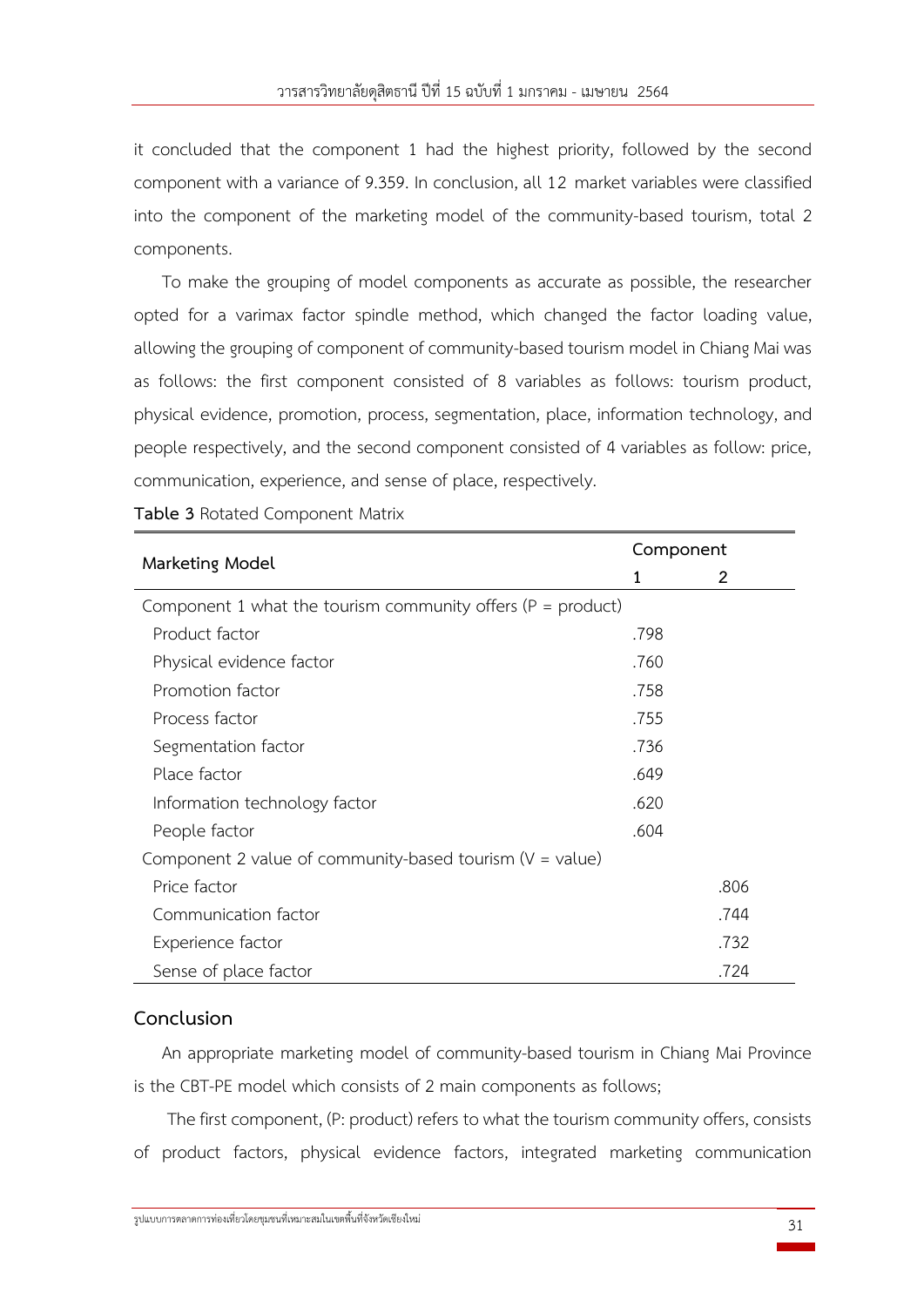(promotion) factor, process factor, segmentation factor, distribution channels (place) factor, information technology factor and people factor. Product is ability to offer tourism products which are able to emphasize the beauty of the physical evidence) on the basis of the readiness of people within the local community, through the excellent tourism process. The tourism community is able to select the appropriate form of tourism content transferring, through various promotion methods and channels, that can access to the target tourism market and segmentation, who are matching to the tourism community's demand.

The second component, (V: value of community-based tourism) refers to the capability of communities to set up the tourism products' price, programs and activities which covered all experience and made an impression (sense of place), being a price level that could create a way of communication and exchanged experiences tourists and communitybased tourism villages together (communication).



# **Discussion**

The results of the study reveal that the appropriate marketing model of communitybased tourism in Chiang Mai province is the CBT-PV model, which emphasizes on presenting two main components to the target tourists as follows: the first component is what the tourism community offers, the researcher desires to use the abbreviation P instead of the word 'product', is meant to the tourism products that can demonstrate the local identity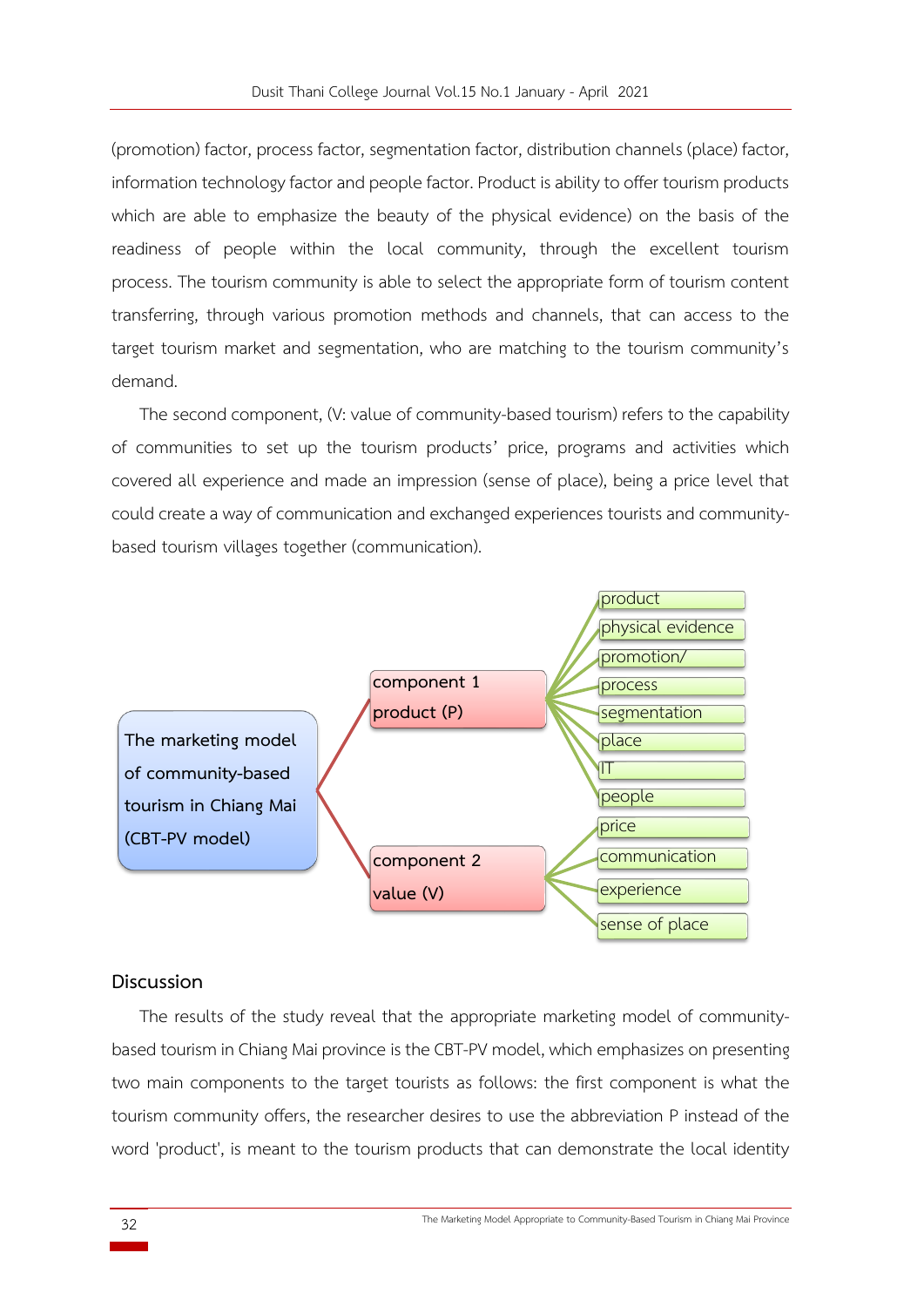of the community, be able to offer visitors an opportunity to experience the authentic local (Cooper, Fletcher, Fyall, Gilbert and Wanhill, 2008) (Goeldner & Ritchie, 2009). This product is consistent and able to highlight the physical beauty of that community (Zucco, Quadros, Schmitt & Fiuza, 2017) alongside the aim of managing natural resources and the environment to promote sustainable tourism (Suansri, et al., 2008) (Morrison, 1989) (Edgell, 2002) (Andrea and Janet, 2012). Based on the readiness of people within the communitybased tourism villages, emphasize community participation (Suansri, et al., 2008) through the excellent tourism process. The community is able to select the excellent tourism content and suitable forms of information transferring with the various ways of integrated marketing communication to highlight the attractiveness of its products (Dyah, Mohamad, Agus and Yenni, 2018), through both direct channels and indirect channels.

It is a model of collaboration between the knowledgeable entrepreneurs who have more experiences in marketing and the community-based tourism villages, to create a shared understanding of the goals of the tourism community. In addition, entrepreneurs can also help develop plans to accommodate the tourists' needs (Suansri, et al., 2014) as a channel that can access the target tourists, who are truly defined through the selection process by the tourism community in parallel with the delivery of the second component.

The second component is the value of community-based tourism, the researcher uses the abbreviation V instead of the meaning of the community's ability to set the tourism products' price, programs and activities that cover experience and impression (the sense of place), it is a price that can create a form of mutual experience exchange between tourists and community-based tourism villages. This meaning is consistent with the research result of Tidtichumlernporn (2014) who defined meaning of the appropriate price of community-based tourism, is the price that tourists have paid with gaining tourism experiences through the programs and activities offered by the community, this price creates "value", not just the payment.

# **Recommendation/ Implication**

#### **Recommendation for Utilizing the Research Results**

The executive of the government tourism authority, especially the community tourism subcommittee, who has been appointed by the National Tourism Policy Board (TTC), plays an important role in driving, as well as monitoring the implementation of the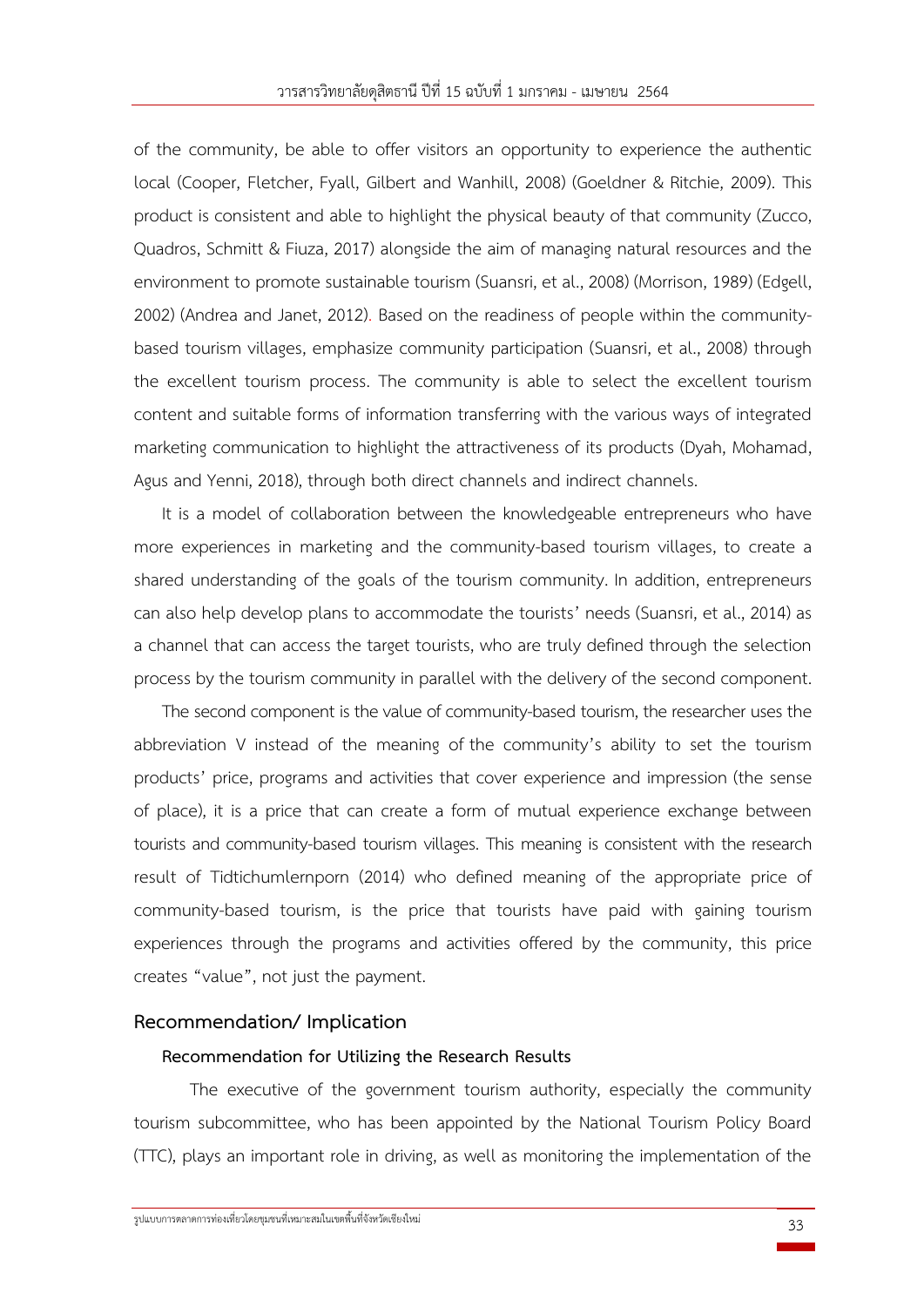strategic plan of CBT Thailand, can utilize the research results as a guidelines to formulate a development strategy for marketing efforts driven to promote the community-based tourism, that is consistent with the real market potential of community at each area to create a concrete policy, to coordinate cooperation with others organization such as the Civil Society Working Group (CSWG).

The concrete outcome of the development of marketing operations through the community-based tourism model consists of the generated income of the communitybased tourism market to enhance the foundation economy, the human resource development at all levels, including the policy level in government and non-governmental organizations who are working in developing and marketing with the tourism communities, as well as local people in the communities, especially leaders, change agents and new generation person to have skills, knowledge and understanding of the principles of marketing operations. Raising competence and personnel potential to manage and operate in marketing is a critical factor for the development of community-based tourism standards in line with the tourism standard of the ASEAN Community, as well as the global sustainable tourism criteria (GSTC), it creates a positive impact on the dimensions of economic, sociocultural and environmental, leading the way for sustainable growth.

#### **Recommendation for Further Study or Research**

Focusing on research to identify factors affecting the marketing potential level of each community-based tourism villages, where are aligned with their own identity, uniqueness, and charisma, are what the community-based tourism villages offer. For improving, developing and adding factors of tourism marketing model to be suitable for the tourism communities, in line with the tourists' special interests and needs. Continuously enhance the tourism marketing operations of communities, readiness to the changing of the global tourism trends. Focusing on social media leveraging approaches to promote publicity of community-based tourism's routes and attractions build on existing development projects such as digital society development project to support the community-based tourism through online media of the CDG Group and Mahidol University, the village to the world project, the workshop project aimed to strengthen value, empowering the community, enhancing the community-based tourism through the development of public relations, encouraging communities to organize corporate social responsibility outline events that can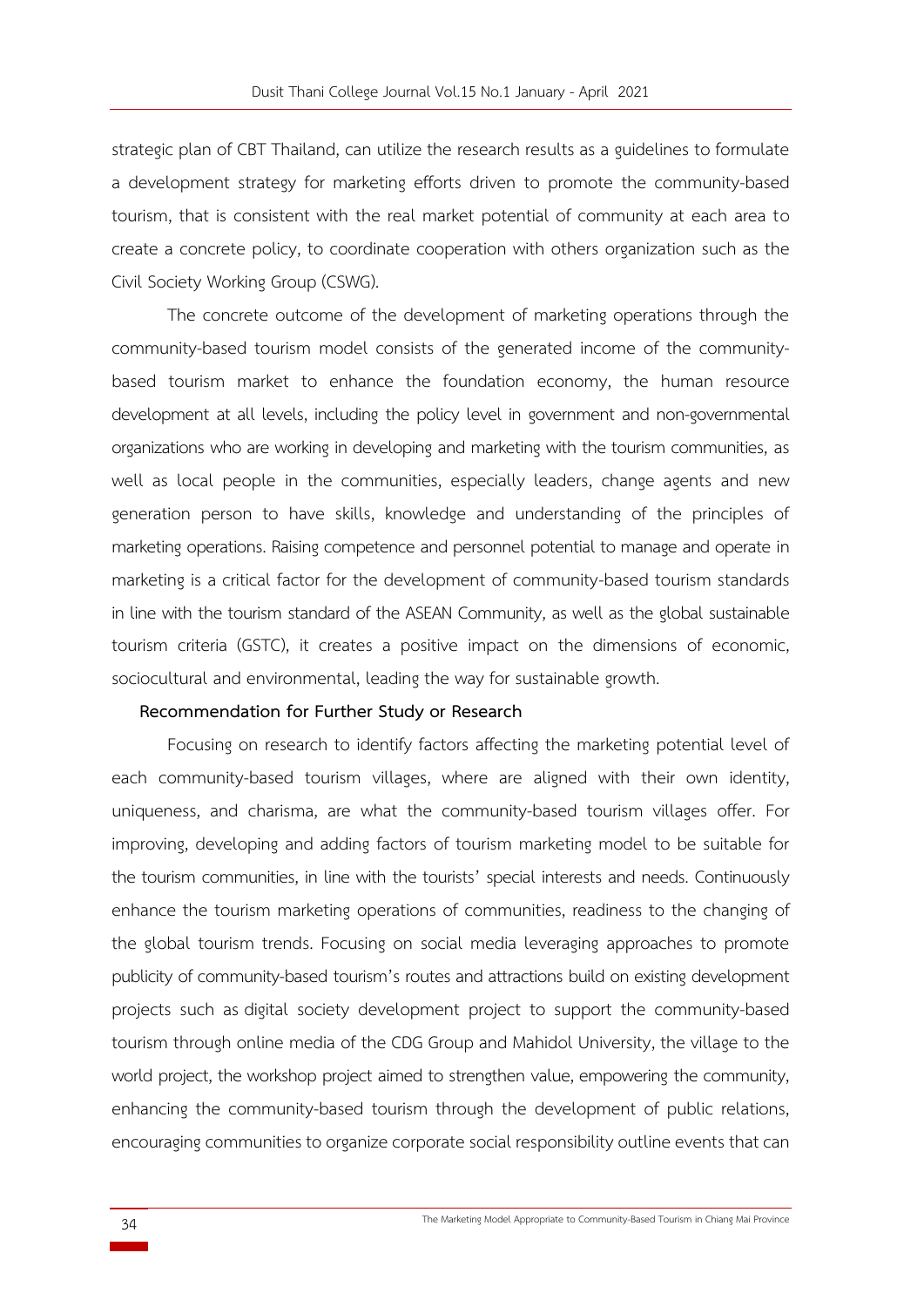generate community awareness through more than 6.7 million visits to online media channels.

#### **References**

- Andrea, G. & Janet, H. K. (2012). Community-Based Tourism and Local Culture: the case of the amaMpondo. 10(1), 173-188. [Online]. Available https://www.redalyc.org/pdf/881/88123053017.pdf (12 January 2020)
- Booms, B.H. & Bitner, M.J. (1981). Marketing strategies and organization structures for service firms", in Donnelly, J.H. & W.R. George (Eds), Marketing of services, 47-51. Chicago: American Marketing Associations.
- Centre for the promotion of imports from developing countries (CBI). (2016). [Online]. Available https://www.cbi.eu/.edu (8 September 2016).
- Cooper, C., Fletcher, J., Fyall A., Gilbert, D., & Wanhill, S. (2008). Tourism: Principle and Practice. 6<sup>th</sup> ed. Harlow: Pearson Education.
- Dyah, S., Mohamad, I. E., Agus, S. A. & Yenni, S. U. (2018). Marketing Strategy on Community Based Tourism in Special Region of Yogyakarta. Journal of Environmental Management and Tourism, 9(4), 733-743.
- Edgell, D. L. (2002). The Ten P's of Travel, Tourism and Hospitality Marketing. From Best Practices for International Tourism Development for Rural Communities. [Online]. Available http://www.extension.iastate.edu (8 September 2016).
- Goeldner, C. R. & Ritchie, J. R. B. (2009). Tourism: Principles, Practices, Philosophies.  $7<sup>th</sup>$ ed. New Jersey: John Wiley & Sons.
- Hinkle, D.E. (1998) Applied Statistics for the Behavioral Sciences. Boston: Houghton Mifflin.
- Kotler, P. & Armstrong, G. (1999). Principles of Marketing. 8<sup>th</sup>ed. Prentice Hall.
- Kotler, P., Armstrong, G., Wong, V. & Saunders, J. (2008). Principles of Marketing.  $5<sup>th</sup>$ ed. European ed. Harlow: Pearson Education.
- Kotler, P., Browen, J. & Makens, J. (2010) Marketing for Hospitality and tourism.  $2^{nd}$ ed. New Delhi: Pearson Education.
- McCarthy, E. J. (1960). Basic Marketing: A Managerial Approach. Homewood (Illinois): R. D.Irwin.

Morrison, A. (1989). Hospitality and Travel Marketing. Albany. New York: Delmar Publishers.

Suansri, P., et al. (2008). The suitable marketing model for community-based tourism.

Chiang Mai: The Thailand Community Based Tourism Institute (CBT-I).